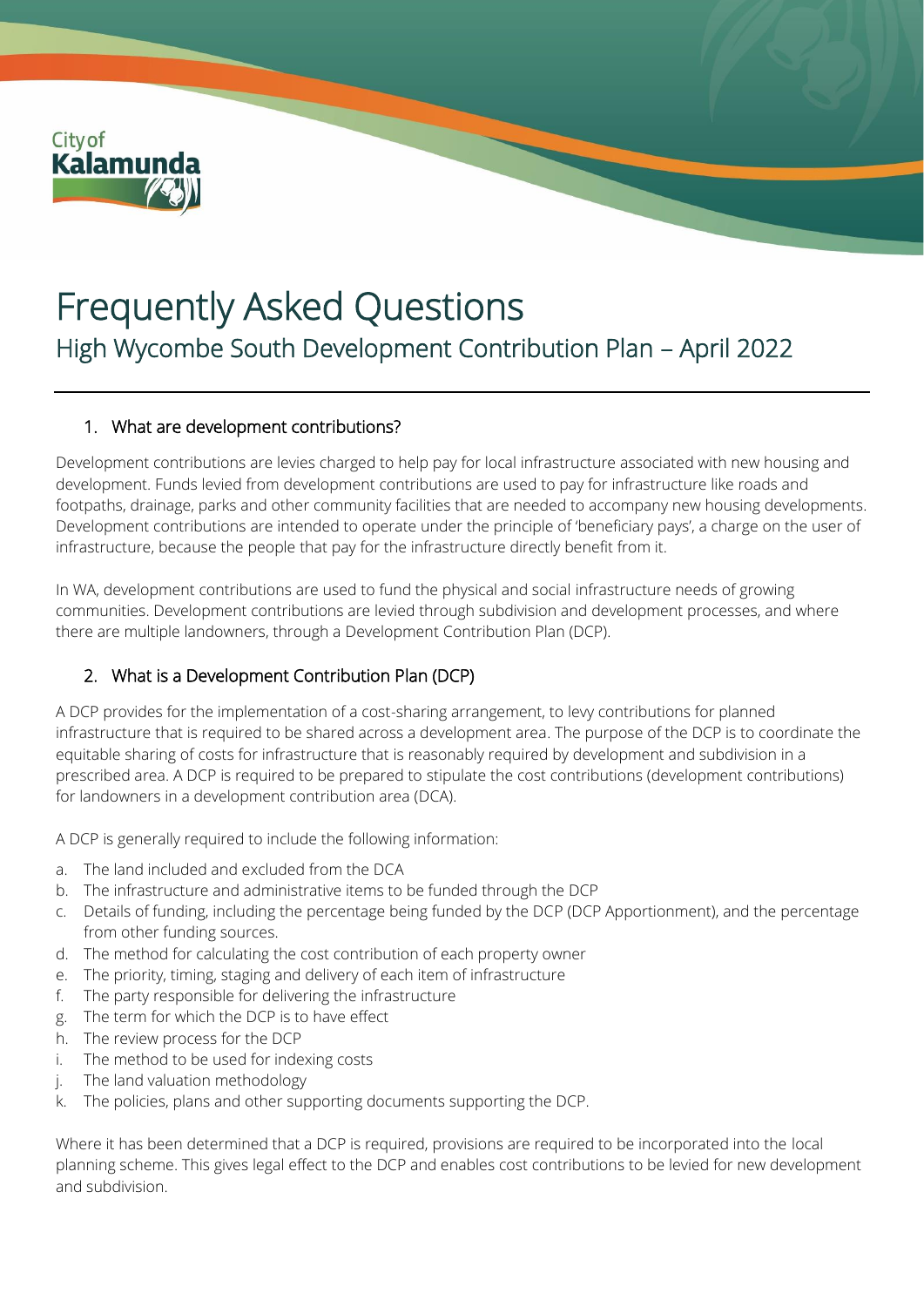## 3. What is infrastructure?

Infrastructure is primarily delivered by local governments, utility providers or a developer, and is fundamental to the economic and social well-being of communities. Infrastructure can be broadly defined into two categories:

- a. Development Infrastructure infrastructure required to facilitate development and to support the orderly development or redevelopment of an area. For example, this can include roads, open space, drainage, and utility services.
- b. Community Infrastructure infrastructure required for communities and neighbourhoods to function effectively. For example, this can include community, sporting, library, and other cultural facilities.

The DCP is required to include justification for infrastructure needs and specifications, based on the relative demand for infrastructure from existing and future populations.

# 4. Why is a DCP required for High Wycombe South?

The development of the Residential Precinct and Transit Oriented Development (TOD) Precinct in line with the Local Structure Plan and draft Activity Centre Structure Plans requires the timely and cost-efficient provision of infrastructure and facilities, such as roads, drainage, open space, sporting and community facilities.

Given the highly fragmented nature of land in both the Residential Precinct and TOD Precinct, a DCP is required to coordinate the equitable cost sharing arrangements for, and timely delivery of, infrastructure needed for the development of the precinct and its future residents.

This infrastructure is necessary to support the residential and commercial development envisaged by the Local Structure Plans. This will contribute to liveability and community wellbeing and helps facilitate the necessary development of housing for a growing population.

## 5. What infrastructure will be included in the DCP?

DCPs may include the following infrastructure:

- a. Roads and intersections, including land for new or widened roads;
- b. Land and construction requirements for drainage;
- c. Land and basic standard improvements for local open space;
- d. Community facilities; and
- e. Sporting and club facilities associated with the Brand Road site

Further details are provided in a report to the Public Agenda Briefing Forum agenda for 12 April 2022 <https://www.kalamunda.wa.gov.au/council/council-committees/agenda-minutes>

While apportionment analysis outlined in the above report to Council indicates a level of demand for both development and community infrastructure, it is important to note that the City has not yet made a final recommendation to Council on the inclusion of infrastructure items in the DCP.

Further information regarding infrastructure items will be contained in the draft DCP Report and publicly advertised to ensure the opportunity for community to provide input on the inclusion of items before the DCP is presented to Council and finalised.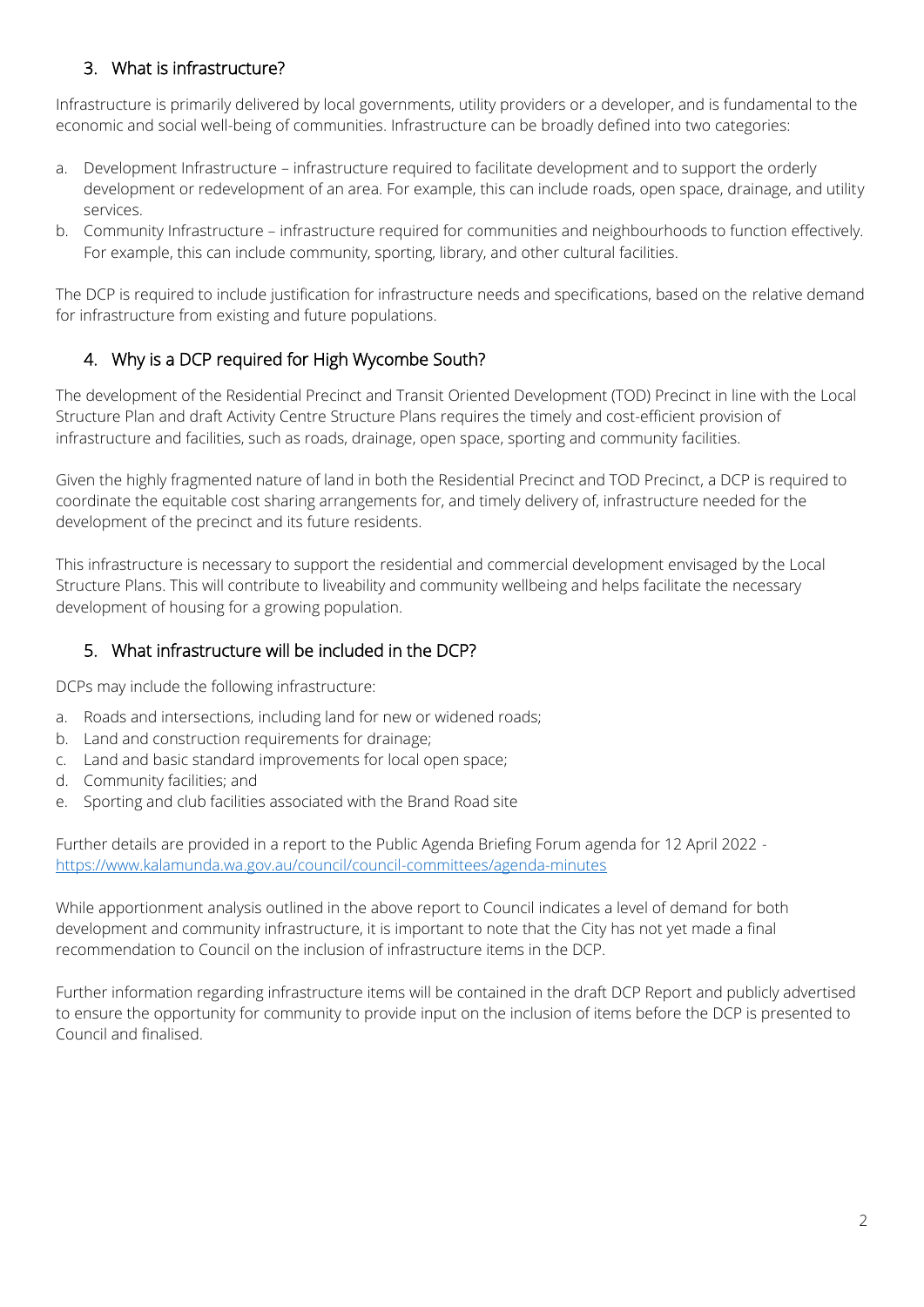#### 6. When is the development contribution paid and who pays?

Development contributions will only be triggered by new development and subdivision. Existing development and incidental changes (eg. building an addition to an existing house, or an outbuilding for domestic use) will not trigger development contributions.

Development contributions identified under a DCP are imposed via conditions of subdivision or development approval, and are payable by the developer or landowner prior to the commencement of subdivision or development works.

## 7. Do I have to sell my land when the DCP is adopted?

The adoption of the DCP will not require any immediate decision for a landowner to sell their land.

The DCP will identify a list of infrastructure items that are expected to be required to service the new development of the area. The infrastructure required will correspond with the rate and needs of development. Some of this infrastructure - particularly roads, drainage, and public open space - will require land to be purchased to fulfill the spatial and functional requirements identified for each infrastructure item. For example, some roads will need to be widened to construct new streetscapes, land will be required for stormwater drainage, and parks will need to be established to provide future residents with amenity and recreational opportunities.

If your property has been identified for local open space, drainage, or road reserve, there will, at a future stage, be the requirement for the portion of your land that is identified as one of these items to be purchased for that particular purpose through the DCP.

The above process occurs at the time the infrastructure is required. If the land is required to be purchased by the DCP or a developer, it will usually be instigated by negotiations between parties. If the City is seeking to purchase the land utilising DCP funds, the City will, in all instances seek a land valuation to inform negotiations.

The timeframes around when these negotiations will be required are not certain as it will depend on a need arising from the pattern and staging of development/subdivision in the area together with funds being available and committed through a future DCP.

## 8. How is land value determined for the DCP and for land that needs to be purchased.

A land valuation, prepared by a licensed Land Valuer, will be prepared to inform the DCP and will be reviewed annually. At the time of acquisition of infrastructure identified in, and funded by, the DCP, an independent Land Valuer will undertake a valuation of the portion of land to be acquired. If you do not agree and hold a different view on land value than the value provided, you have the opportunity to consult a land valuer of your own to undertake a separate valuation. If the two valuations are different it is normal practice for two valuers to confer and attempt come to an agreement on land value. The particulars of this process will be further outlined within the DCP.

## 9. What is the process for the creation of this DCP and what is involved?

The preparation of the planning framework for High Wycombe South has been a significant undertaking for the City, particularly in the context of highly fragmented land ownership, environmental constraints, the introduction of the METRONET Redevelopment Area over the TOD Precinct, and stakeholder liaison. The DCP preparation process has been complex and is required to be prepared in accordance with statutory and State Planning Policy requirements. The complexity of this DCP compounded by the fact that the land is in fragmented ownership and that there are two distinct precincts; the TOD precinct under planning control of DevelopmentWA and the Residential Precinct being planned and administered by the City.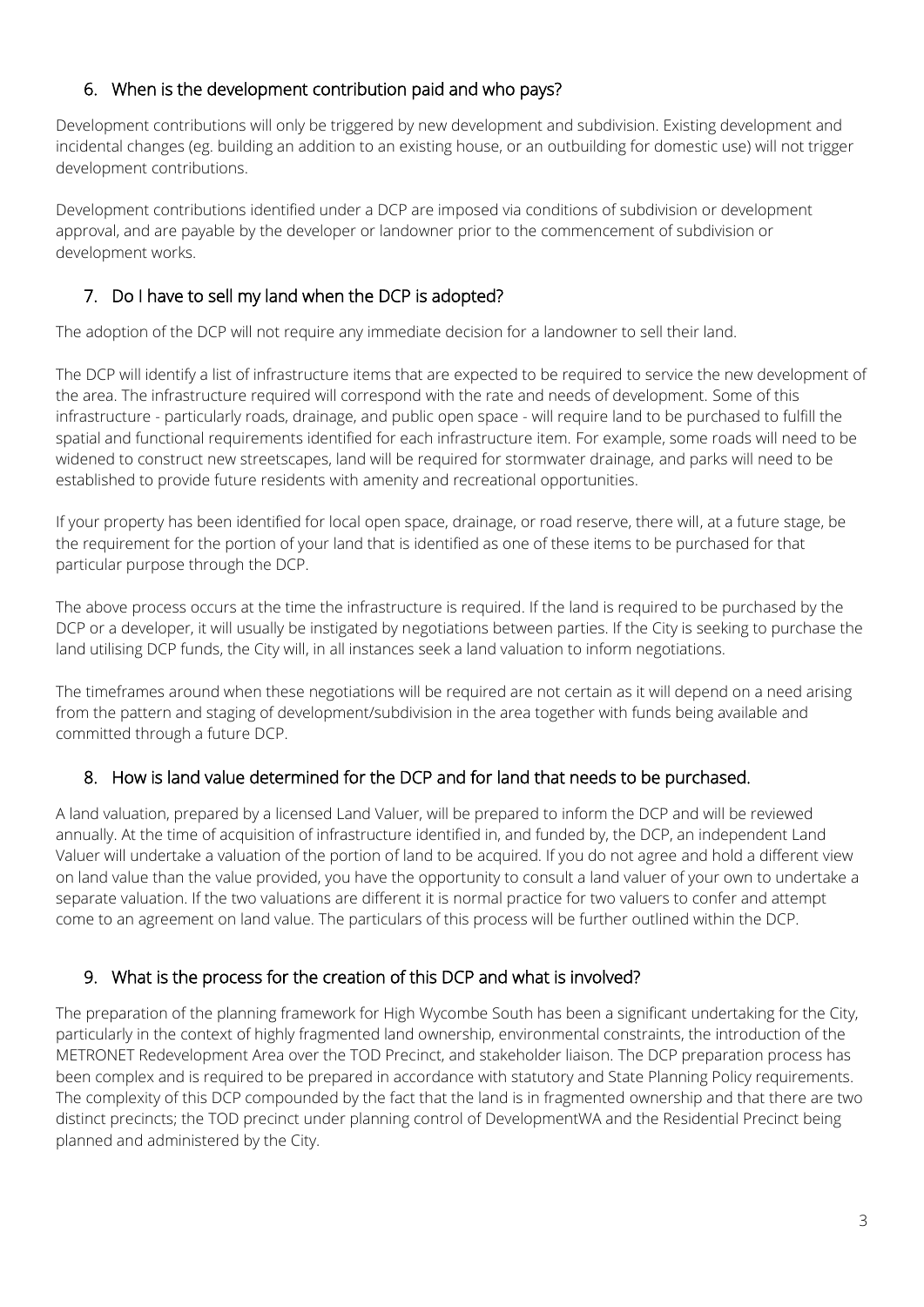Fragmented land ownership refers to a larger number of lots, under different ownership, in an area identified for future development. To facilitate orderly development, these properties are, in some instances, required to be assembled to enable coordinated subdivision and development. Structure Plans and DCPs are planning tools that help coordinate land assembly by identifying suitable areas for development and the required land for infrastructure. This then facilitates cooperation from landowners and the private sector to bring land together for development purposes. Fragmented land ownership is complex and because of it, there are requirements for landowners to contribute towards infrastructure in a fair and equitable manner. DCPs also seek to ensure that all landowners equitably contribute towards infrastructure.

The DCP preparation process relies on the establishment of the statutory planning framework - Metropolitan Region Scheme and Local Planning Scheme amendments - structure planning and significant needs and apportionment analysis. Since the adoption of the Forrestfield North (High Wycombe South) District Structure Plan in 2016, the City has progressively developed the detailed planning required for the Residential Precinct Local Structure Plan (LSP) and TOD Precinct Activity Centre Structure Plan (ACSP). It is important to establish sufficient certainty within the statutory planning process and structure plans before finalising the inputs for a DCP.

Since mid-2020, following the WAPC's approval of the Residential Precinct LSP, the City has engaged with State Government agencies to ascertain the key technical investigations and assumptions to inform the analysis of the DCP. Market analysis into commercial and dwellings / population yields for the TOD and Residential Precincts were undertaken by DevelopmentWA in consultation with the City, and these informed modifications to housing density in the Residential Precinct. These inputs were consolidated and have been critical in informing the traffic and community infrastructure modelling for the TOD and Residential Precincts.

A detailed update on the status of infrastructure analysis is provided in a report to the Public Agenda Briefing Forum agenda for 12 April 2022 - <https://www.kalamunda.wa.gov.au/council/council-committees/agenda-minutes>

#### 10. When will the City provide cost estimates for infrastructure items proposed to be included in the DCP?

Cost estimates for the provision of infrastructure are currently in the process of finalisation and further consideration as part of the broader DCP preparation process.

Key matters that are required to be addressed to finalise cost estimates, as key inputs into the DCP preparation process, include:

- 1. Defined and detailed utility service cost estimates for roads and intersections.
- 2. Clarification of the level of State Government and other agencies investment in the TOD and Residential Precincts directly linked to the development of key State infrastructure including the High Wycombe Train Station.
- 3. Refinement of information and design to inform road and intersection widening.
- 4. Geotechnical information and pavement condition analysis on existing roads proposed for upgrade.
- 5. Finalised land valuation and land area calculations.

While the City is actively pursuing the finalisation of this information to inform accurate and reliable cost estimates in the timeliest manner possible, it is required to work with an array of stakeholders including State Government agencies and utility providers and as such, it is difficult to ascertain when these key inputs will be known by the City.

At this point in time, the City is unable to provide a specific timeframe for the finalisation of this information and will keep landowners informed as this information progresses through monthly newsletters.